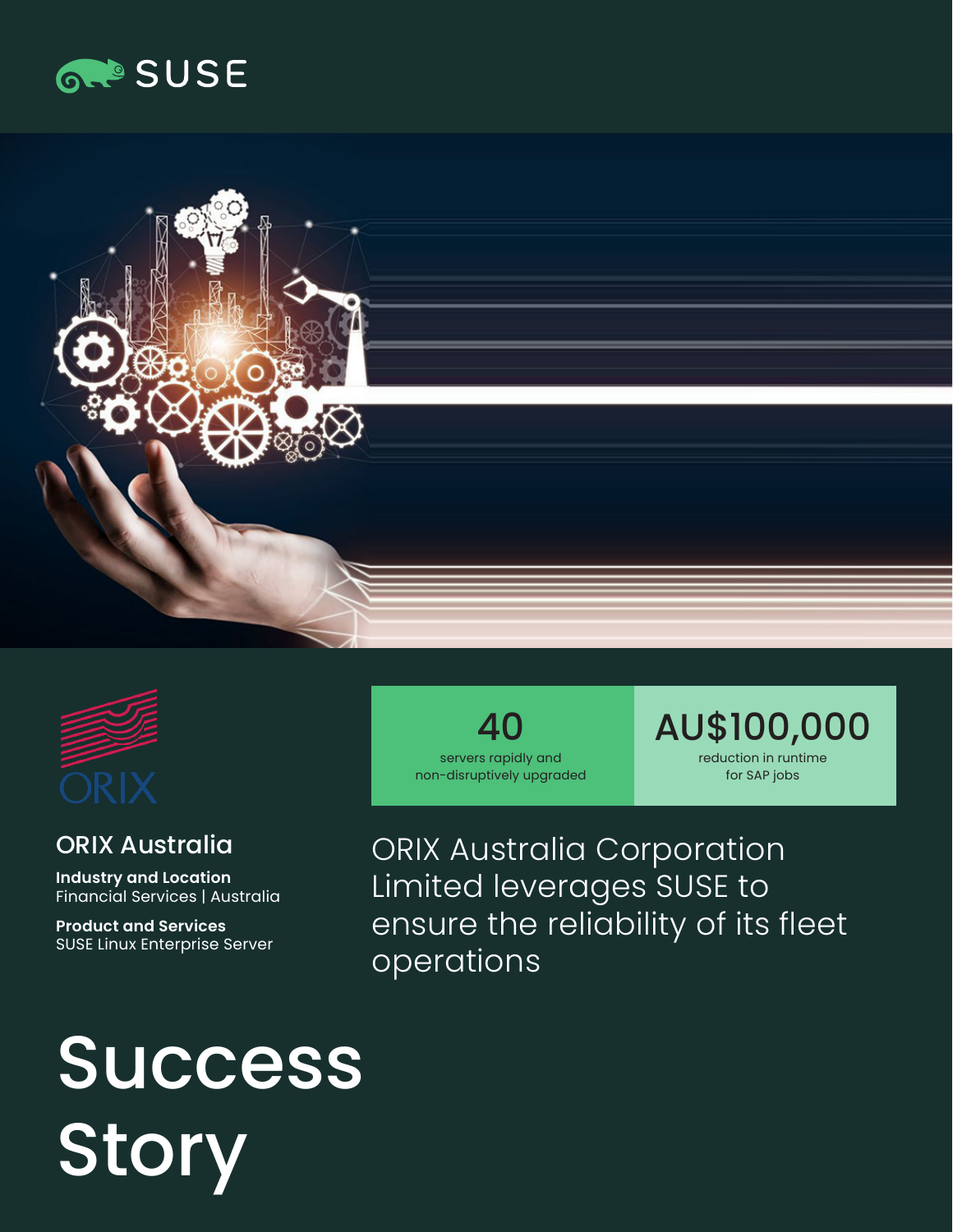

### At-a-Glance

With its existing operating system approaching end-of-life, ORIX Australia Corporation Limited (ORIX Australia) needed to upgrade to ensure continuity of performance, reliability and security for its business-critical ERP environment. Upgrading its SUSE® Linux Enterprise Server (SLES) landscape has enabled ORIX Australia to provide compatibility with new server purchases and ensure ongoing support and patching.



ORIX Australia was established in Sydney in 1986 and specializes in the acquisition, financing and management of both passenger and commercial vehicles. ORIX Australia currently employs more than 270 staff and owns or manages assets with a value of circa \$1 billion Australian dollars with offices located in major cities across Australia and New Zealand.

ORIX Australia is part of the ORIX Group, a Japanese-based diversified global financial services organization which was established in 1964 and has the largest fleet management presence in Asia Pacific. ORIX Group's global network of approximately 33,000 employees spans 1,900 locations in 36 countries and regions.

## Challenge

ORIX Australia seeks to be a partner in vehicle services for its customers, rather



than simply a leasing company. To this end, it provides detailed fleet reporting and other online information tools that draw data from ORIX Australia's custom-built ERP system.

Phil Crooker, senior systems administrator says: "Our ERP system runs the entire business, handling the leasing lifecycle from purchasing to maintenance to the sale of end-of-lease vehicles. It also has connections out to maintenance providers and car dealers, handles the regulatory checks and billing, and feeds our customer-facing tools. The critical importance of this system to our business means that we cannot afford any unplanned downtime or security issues."

To maintain its excellent track-record of reliability and to benefit from ongoing security patches, ORIX Australia needed to refresh the operating system for its ERP environment.

# Solution

ORIX Australia's ERP system was originally developed on a commercial UNIX plat-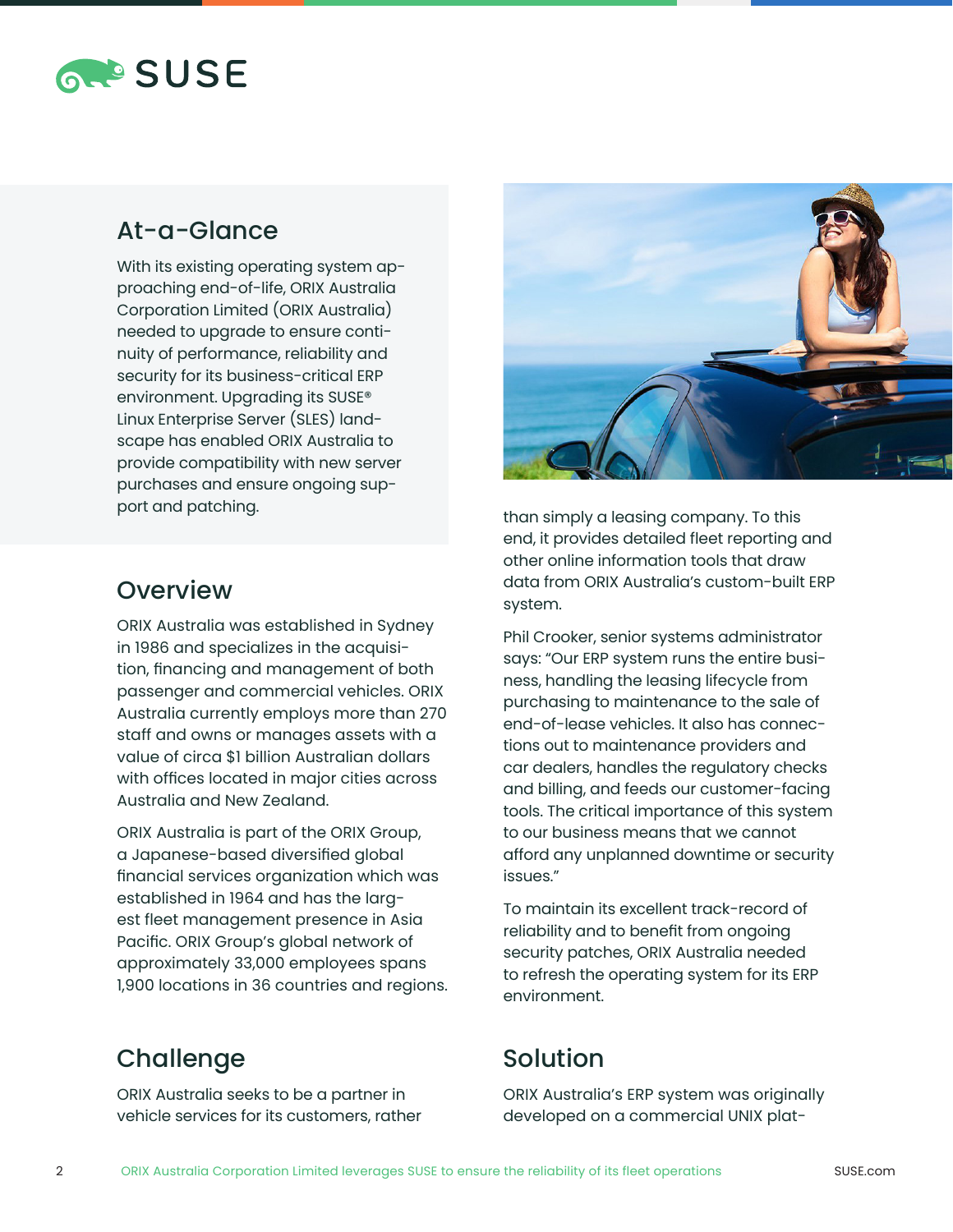

"SUSE Linux Enterprise Server is a very solid Linux distribution backed by reliable support and high-frequency updates."

#### **PHIL CROOKER**

Senior Systems Administrator ORIX Australia

form, and subsequently migrated to Linux to take advantage of significantly lower costs. The company has approximately 45 Linux servers, the large majority of which are virtualized and run on the VMware hypervisor. These include customer- and partner-facing web servers, Oracle databases for the ERP environment, front-end ERP applications, development systems and services including email, systems monitoring and DNS.

"We migrated to SLES in the late 2000s when it was clear that Linux was mature enough to replace our Unix businesscritical systems without compromise," says Crooker. "The cost advantage was  $significant - we could buy and run three$ Linux servers for every UNIX server we replaced and performance was improved. Increased flexibility with commonly available hardware and open source software meant less time installing and troubleshooting applications and other tools. As SLES for VMware approached end-of-life, we needed to reconsider our options so that we could continue to maintain system security and enjoy full vendor support."

ORIX Australia looked at Oracle Linux, Red Hat Enterprise Linux Server and the incumbent SLES. "We considered price initially, and immediately ruled out Red Hat, which

was more than 30% higher over three years," says Crooker. "While Oracle Linux was priced lower than the SUSE option, I was more comfortable with the sales approach from SUSE, much more confident in the quality of their support and their proven commitment to open source."

Using a shell script provided by SUSE, ORIX Australia completed the upgrade to SLES 11 SP4 within a single day for more than 40 systems and experienced no major issues.

#### Results

By upgrading to SLES 11 SP4, ORIX Australia ensured continuity for their virtual server landscape supporting its mission-critical systems. "Essentially, we were happy with the SUSE operating system, which has worked well for us, and we saw no good reason to change," says Crooker. "SLES is a very solid distribution backed by strong support and high-frequency updates."

ORIX Australia plans to start using repository mirroring to maintain a store of patches locally, which it will then use to update all machines in a controlled and efficient manner — potentially saving up to six hours of work each month. It also values the ability of the SUSE YaST® tool to simplify package management and con-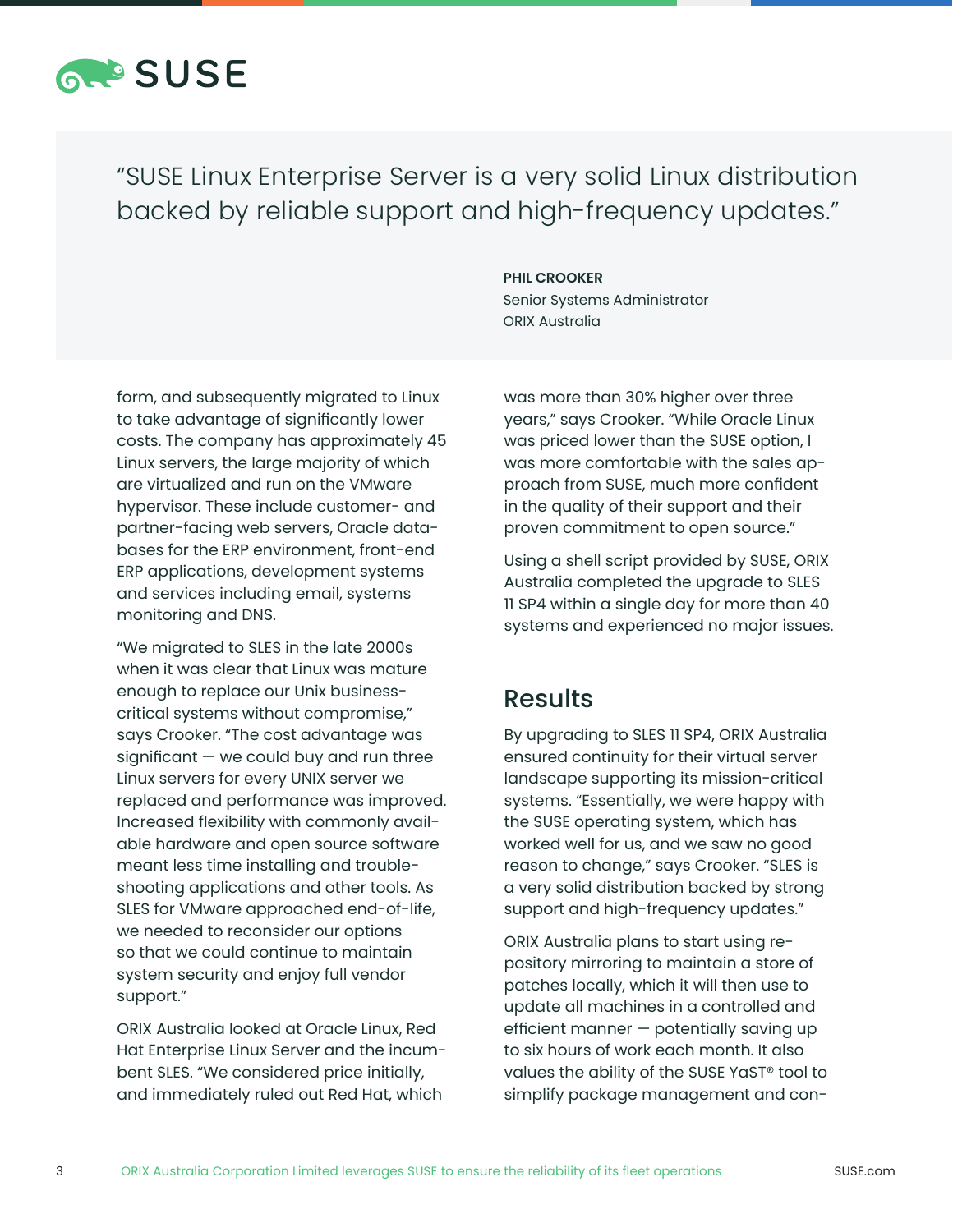

"A single major outage could easily cost the business A\$100,000, so it's great to know that our most critical systems are running on what we consider to be a secure and reliable platform."

#### **PHIL CROOKER**

Senior Systems Administrator ORIX Australia

figuration, as Crooker explains: "Trying to configure something like the Apache web server from scratch is a pretty unpleasant task if that isn't your focus. With YaST, you can just go in, click a few options and get the result you want. Recently, I used it to configure a new system using the Let's Encrypt certificate authority, and it ran first time with an 'A' score in the SSL Labs test. It's great to be able to skip a load of tedious steps and have systems that just work right away."

He concludes: "We have a lot of trust in the quality of the SUSE OS and the support the company provides. A single major outage could easily cost the business A\$100,000, so it's great to know that our most critical systems are running on what we consider to be a secure and reliable platform."

#### **Benefits**

- Upgraded more than 40 servers rapidly and non-disruptively.
- Ensured ongoing support and highfrequency patching for critical systems.
- Expected to save up to six hours of server management each month.
- Extended protection against estimated A\$100,000 cost of outages.

### Find out how SUSE can help you become an innovation hero!

- Sales-Inquiries-APAC@suse.com
- Sales-Inquiries-EMEA@suse.com
- Sales-Inquiries-LATAM@suse.com
- Sales-Inquiries-NA@suse.com